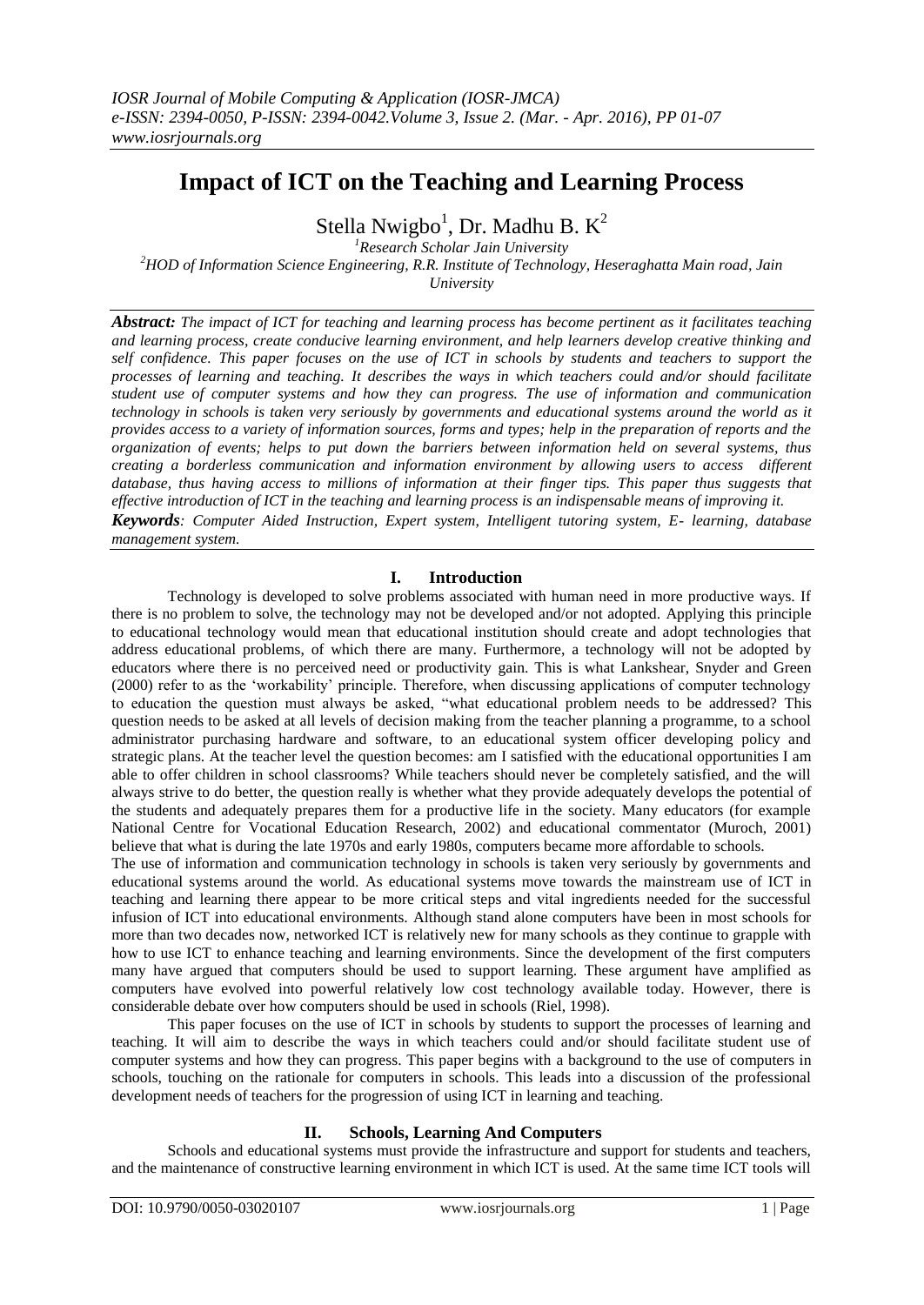assist schools and educational systems in carrying this out. Research has consistently shown that few schools and teachers implement ICT support to a degree where the potential benefits are likely to be realized. There are a number of significant problems which impede and prevent teachers from achieving the full advantage offered by ICT applications. Cradler (2002) gave seven requirements for effective use of ICT in education:

- 1. Suiting technology to education goals and standards.
- 2. Having a vision for the use of technology to support curriculum.
- 3. Providing for both in-service and pre-service training.
- 4. Ensure access to appropriate technology
- 5. Provide for administrative support for technology use
- 6. Providing time for teachers to plan and learn how to integrate technology
- 7. Providing for on-going technique support for technology use In general, these requirements fall into three areas of impact:
- Providing the infrastructure of hardware and software,
- Providing curriculum and technical support for teachers,
- School organization, design, policies and practices, schooling, and management support.

Any discussion about the use of computer systems in schools is built upon understandings of the link between schools, learning and computer technology. When the potential use of computers in schools was first mooted, the predominant conception was that students would be "taught" by computers (Mevarech, and Light, 1992). In a sense it was considered that the computer would "take over" the teacher"s job in much the same way as a robot computer may take over a welder"s job.

Broadly speaking, computer literacy is a component of technology education, which is distinct from using technologies such as computer systems to support learning and teaching processes. The latter is generally referred to as educational technology; and is applied to a wide range of technologies such as black boards and chalk, pencils, books, and slide-rules to television, facsimiles and computers. This paper will focus on the use of computer systems as educational technologies. Since the beginning of the 1990s, educators have been particularly concerned that very little of the potential of computers to support learning in schools seems to have been realized, despite a sufficient installed base of computers. One reason often given for this anomaly is that the technology is not sufficiently accessible, particularly if students have to go to a special room to gain access. The 1990s was the decade of computer communications and information access, particularly with the popularity and accessibility of internet-based services such as electronic mail and the World Wide Web. At the same time the CD-ROM became the standard for distributing packages such as encyclopaedia to be cheaply and easily distributed. As a result educators became more focused on the use of the technology to improve student learning as a rationale for investment.

Today computer in schools are both a focus of studies in themselves (technology education) and a support of learning and teaching (educational technology). Rationales can be presented for both computer literacy and using computers as part of educational technology. It has been argued earlier that ICT is a mediator of learning as a component of the learning environment. It is generally agreed that in education the unique instructional characteristics of computers needs to be exploited (committee on Development in the Science of Learning, 2000). There are four distinct characteristics of computer technology which have clear implications for using computers in classroom logical programming, interactive control, graphics and audio output, and information processing. There are many ways in which these characteristics could be used and have been shown to support students and teachers in improving learning outcomes and increasing productivity. The degree to which each of these should be applied will depend on any array of variables such as the developmental age and characteristics of the student, the characteristics of the learning environment, and the nature of the curriculum content.

# **III. Providing The Infrastructure**

The infrastructure requirements may be viewed in terms of the electronic resources, hardware, users and implementation. The relative lack of good quality software and associated courseware is well documented and is being attended to by software producers and educators throughout the world. The problems associated with hardware were mainly a lack of it however there is still a major problem with the appropriateness of the hardware used. The use of inappropriate hardware, the lack of useful software and the difficulty in gaining adequate access to computer system were noted as major obstacles to the use of ICT by teachers and students. The choice and distribution of hardware and software are crucial to the success of computer use in schools. In the establishment of the computer"s place in the school curriculum, the school needs to carefully consider the establishment of a library of software able to support the use of the ICT in ways established in the school"s computing philosophy. Schools with a small computing resource would probably need to buy software likely to have wide use in the school. Many packages are of limited use and can only be used for a small number of functions within a limited age group. Some packages require individual access to be of use to the teacher. These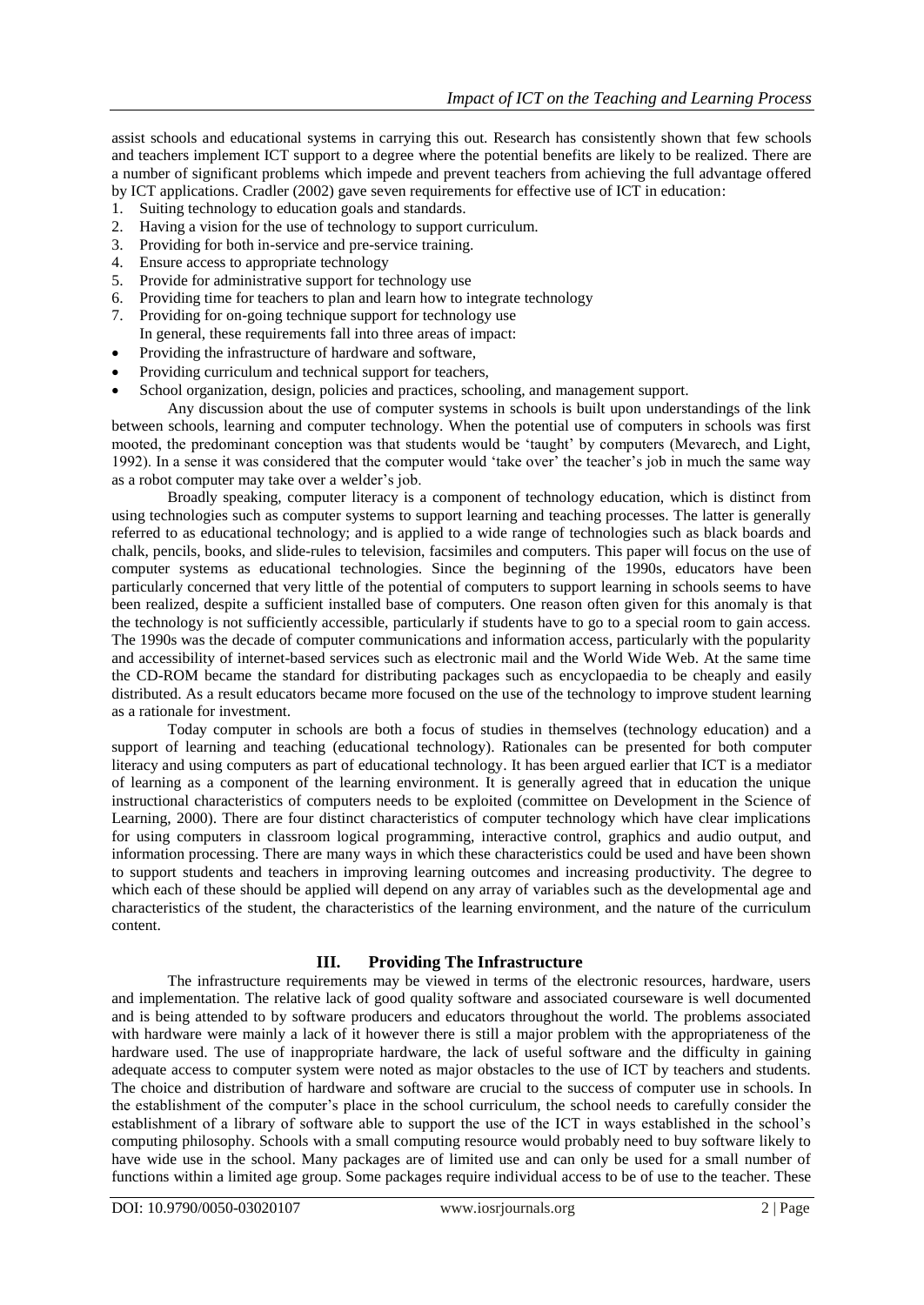may best be used in schools with more resources. Some packages are more easily integrated into the curriculum than others which may require a degree of teacher involvement and preparation. Many teachers prefer to use software which requires little teacher preparation and planning. In such instances the software can often determine the content of subsequent lessons rather than the teacher or the planned curriculum. When a teacher is made to plan the ways in which the computer will be used, it is likely that the use will be more applicable to the curriculum and more useful to the teacher and students.

# **IV. Electronic Resources**

If the aim is to provide more student-directed learning experiences then students need to be provided with access to extensive sets of resources which is only feasible using predominantly electronic resources. These resources will consist of data files and software applications (programs) that may be distributed online or on disc. Therefore schools and systems need to provide teachers and students with ready and easy access to these resources. Increasingly, this access will be online, particularly for data files, and while there is a huge quantity of such resources there are two major problems:

- 1. Accessing high quality resources.
- 2. Choosing appropriate resources.

# **V. Hardware**

It is important that students have adequate access to appropriate hardware. Teachers and students need access to computers for substantial periods of time where they are. Since the majority of programs require students to have individual access to computers, the achievement of significant results is dependent upon the amount of computer equipment available for use by the students. Computers are expensive items and it is difficult to afford to purchase an adequate number of computers. At times schools buy hardware not suited to the needs of their students. Computer technology is constantly improving making it difficult to make purchasing decisions. There are many considerations in the selection of appropriate hardware, most of which relate to the ability of the computer system to facilitate the completion of educational tasks. However, many studies have highlighted the effect of inappropriate hardware (and software) on the attitudes and associated skills of users. The serious unreliability of hardware diminishes the value of computer/ICT use in facilitating the completion of task.

Therefore, it is important that we select appropriate hardware for the educational environment in which it is to be used. This will require consideration of the characteristics of the:

- 1. Users (teachers and students).
- 2. Physical setting (layout of the classroom)
- 3. Educational application (that is, what the computer is to be used for) The characteristics of the user which should be considered include:
- 1. Level of computer literacy (teacher or students)
- 2. Developmental age of students
- 3. Physical capabilities or disabilities of students

#### **VI. Networking**

The networking of educational technology resources benefits students, teachers and schools by facilitating information technology learning activities giving ready access to software, allowing a variety of communications, reducing costs of equipment, increasing processing power and facilitating the management of student learning (Cradler and Bridgforth, 2002). It helps to put down the barriers between information held on several (not only computer) systems, thus creating a borderless communication and information environment by allowing users to access remote programmes and remote database either of the same institution or from another institution with ease (Groessler, 1995). Three categories of network scenario should be considered in the use of computer networks in schools.

- Intra-school networks
- Inter-school networks
- External networks (internet)

#### **Hardware Organization for adequate access**

There are a number of methods which can be used to distribute access to a school"s computer/ICT systems. This depends on the number of facilities available.

**Laboratory:** Groups of computers/ICT equipment are made available in a central location which may be booked by a teacher. This may be dedicated classroom, part of the library or part of a learning resource centre.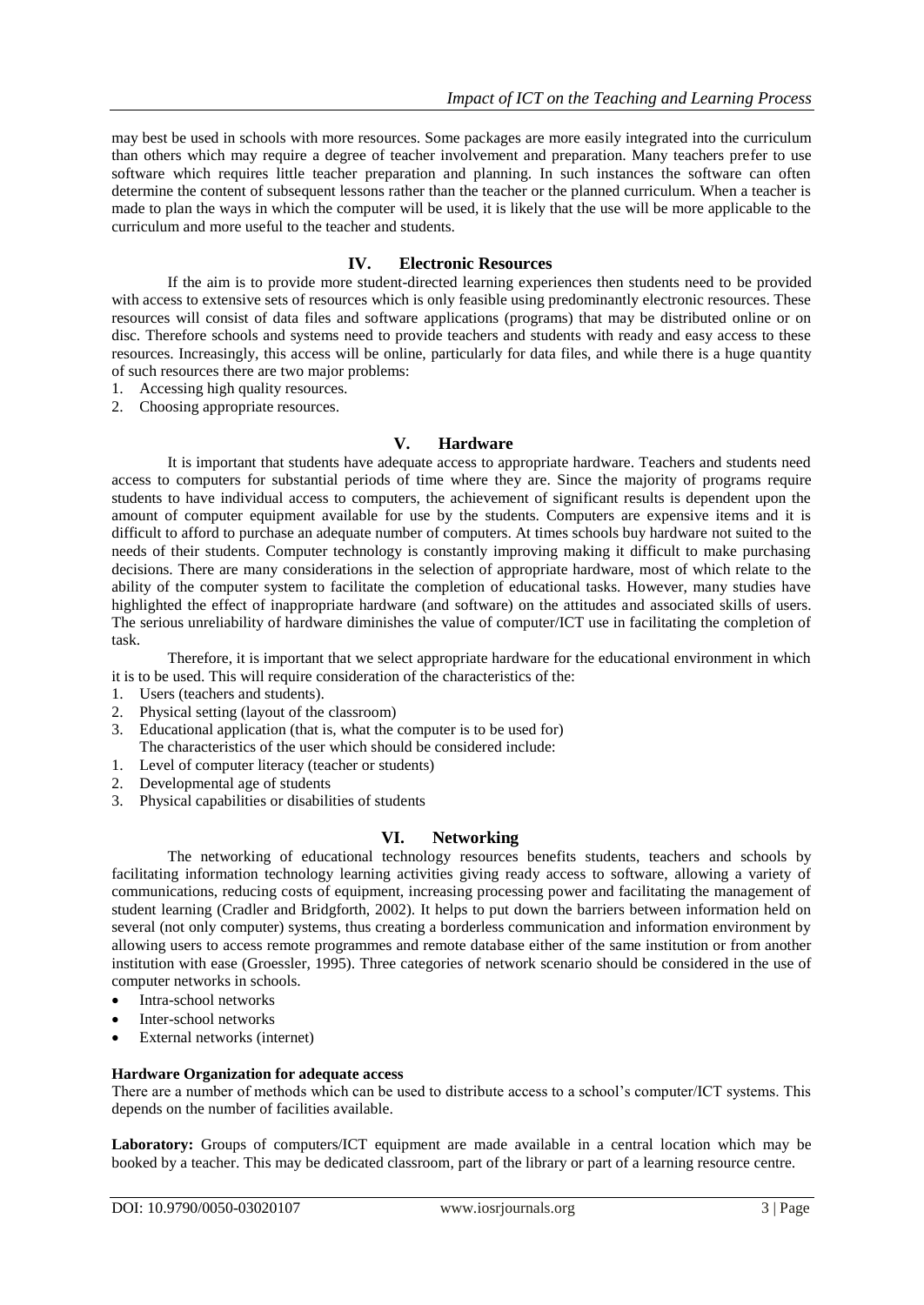**Mobile trolleys':** Desk top computer/ICT equipment can be put on a trolley which a teacher may book and wheel into the normal classroom.

**Mobile laboratory:** A number of reasonably portable computer/ICT equipment (ideally notebook or palmtop size computers) may be available for a teacher to book for a lesson. The computers/ICT equipment are brought in and set up for the lesson and returned at the end.

**Classroom computer(s):** One or more computer(s)/ICT equipment may be allocated permanently to a teacher"s classroom.

#### **Impact on the learning environment**

ICT has the following impacts on the learning environment:

# **Investigating reality and building knowledge**

ICT allows students to investigate more thoroughly the real world. They can more readily access information sources outside the classroom and can use tools to analyse and interpret such information. Information may be accessed through online systems or through data logging systems. It also makes it easier for individuals to interact and gain expert knowledge with a very short time, thus making the acquisition of knowledge to take place easily within a very short period of time (Amalnik, Moayyedi, & Mirzaei, 2015)

#### **Active learning and authentic assessment**

ICTs potentially offer increased possibilities for codification of knowledge about teaching and for innovation in teaching activities through being able to deliver learning and cognitive activities anywhere at any time (Larsen & Vincent-Lancrin, 2005). In many classroom situations it is difficult to allow students to be sufficiently active as participants. Typically students are often passive, spending a lot of time listening or reading. It is well known that students are more likely to be interested and attentive and will achieve a wider range of learning outcomes if they can be active. Their engagement with the curriculum will increase as they are afforded opportunities to create their own information and represent their own ideas. Expert system can be used to provide students with learning experiences where they are interacting directly with the computer system, and are not just passive but active participants in the learning process, thus increasing the quality of education (Salekhova, Nurgaliev, Zaripova & Khakimullina, 2013). According to Motamedi (undated), technology makes the students take an active role in learning instead of taking on a passive role of receiving information from the teacher.

## **Engage students by motivation and challenge**

The interactive and multimedia nature of modern computer system has provided the opportunity for software developers to create increasingly more stimulating features. Computer system does provide the opportunity to create a wide range of interesting learning experiences as it makes learning, participatory and a social process supporting personal life goals and needs (McLoughlin and Lee, 2007). This is likely to help to maintain student interest and interest a wide range of students (Cradler & Bridgforth, 2002). The interactive and multimedia features within software can be used to help students grapple with concepts and ideas.

#### **Provide tools to increase student productivity**

In the past students have spent a lot of time doing repetitive, low-level tasks particularly involving writing, drawing and computation. While it may be necessary for students to developing these skills at some times on most occasions they are pre-requisite to some higher level task. Unnecessary repetition of low-level tasks is inefficient, non-motivational and may obscure the real purpose of the learning activity. Many computer applications provide the tools to support students in quickly completing these lower-level tasks so that they can focus on the main purpose of the activity. Word processors, graphics packages, database packages, spreadsheets and other software support the performance of students. ICT has transformed teaching and learning processes from being highly teacher-dominated to student- centred, and that this transformation will result in increased learning gains for students, creating and allowing for opportunities for learners to develop their creativity, problem-solving abilities, informational reasoning skills, communication skills, and other higher-order thinking skills (Bhaurao, 2015).

#### **Provide scaffolding to support higher level thinking**

There is an increasing range of software tools which can be used to support the development of higher thinking skills such as application, analysis and synthesis (The National Foundation for the Improvement of Education, 2001). Tools can be used to analyze data, present data, link data or information, present information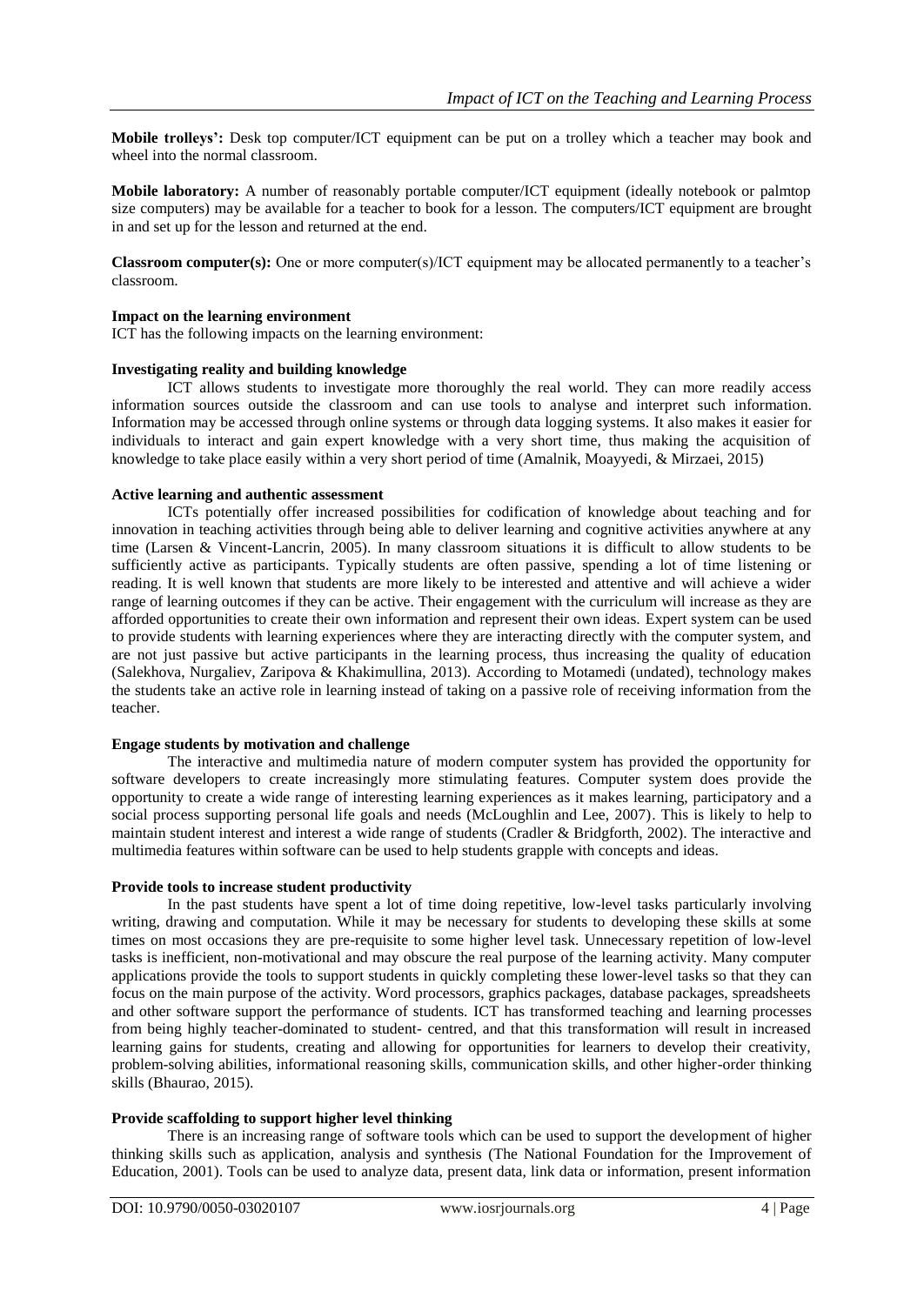in different formats, simulate environments and conditions and support interactive communications. This allows teachers to consider providing a range of activities to assist students to become critical thinkers, designers and problem solvers.

## **Increasing learner independence**

Computer systems are increasingly being used to provide learning experiences when and where they are needed. This provides students with greater independence not only in terms of when and where they learn but also what they learn (Cradler and Bridgforth, 2002).

## **Collaborative and co-operative learning**

The use of ICT leads to more co-operation among learners within and beyond school and a more interactive relationship between students and teachers.

Note: Collaboration is a philosophy of interaction and personal lifestyle where individuals are responsible for their actions, including learning and respect the abilities and contributions of their peers while co-operation is a structure of interaction designed to facilitate the accomplishment of a specific end product or goal through people working together in groups.

# **Tailoring learning to the learner**

In most traditional learning situations it is not possible to provide each student with an instructor and for that instructor to specially design learning experiences for that student. The closest to this is the apprenticeship system. The programmability and interactivity possible with computer systems provides the opportunity to develop software which stimulates the role of an instructor. Intelligent tutoring software may use information about the student to recommend appropriate sequences or sections of a tutorial for the student (Cradler and Bridgforth, 2002).

# **Overcome physical disabilities**

The variety of input and output devices available provides the opportunity for students who are physically handicapped to be involved in the same learning activities as other students. For some students computers provide the only environment which they can manipulate and the only tools that reduce their level of disability. Modified keyboards and mouse-drivers may be used to allow extremely handicapped students to use regular software packages. For students who are not able to take notes during the course of the class, the system stores in a database lessons already taken for further studies and provides a more user friendly environment for blind students through audio interpretation of the course (Bingimlas, 2009), thus enhancing their learning.

## **Educational productivity**

Productivity is a concept most happily found in economics textbooks where the productivity of a worker or economic unit is defined by dividing the output (revenue) by the input (cost). This is more difficult to define for the education industry since the output is not easily measured, particularly not in monetary terms to compare with the costs. The output is largely the quantity and quality of learning demonstrated by students, or learning outcomes. Educational technology should influence educational outcomes and costs. If the most appropriate educational technology is selected by a teacher then student learning should be optimized, which means an increase in the value of the outcomes.

#### **Student learning**

There are many potential uses for computers in the learning process. In some situations changes in relevant industries makes computer use in schools imperative. For example, to provide courses in music, technical drawing, statistics, and business which do not incorporate computer use reduces the relevancy of the courses to the real world. Here the rationale cries out from the work place but needs to be responded to with careful impact of ICT on learning and teaching.

# **Management of learning experiences**

The management of high quality educational programmes requires and generates large quantities and types of data. Teachers face many management problems which when analysed could be suitable for a computer solution. There are many such tasks which may be both time consuming and tedious for which teachers should consider a computer solution. Such tasks may include: the organization of assessments, the maintenance of library functions, the preparation of reports and the organization of events. There are many school management packages which will complete tasks such as these and thereby free up a substantial amount of time for other more important tasks. Schools should make use of the opportunity to continually provide more appropriate solutions to the dynamic problems associated with the provision of schooling.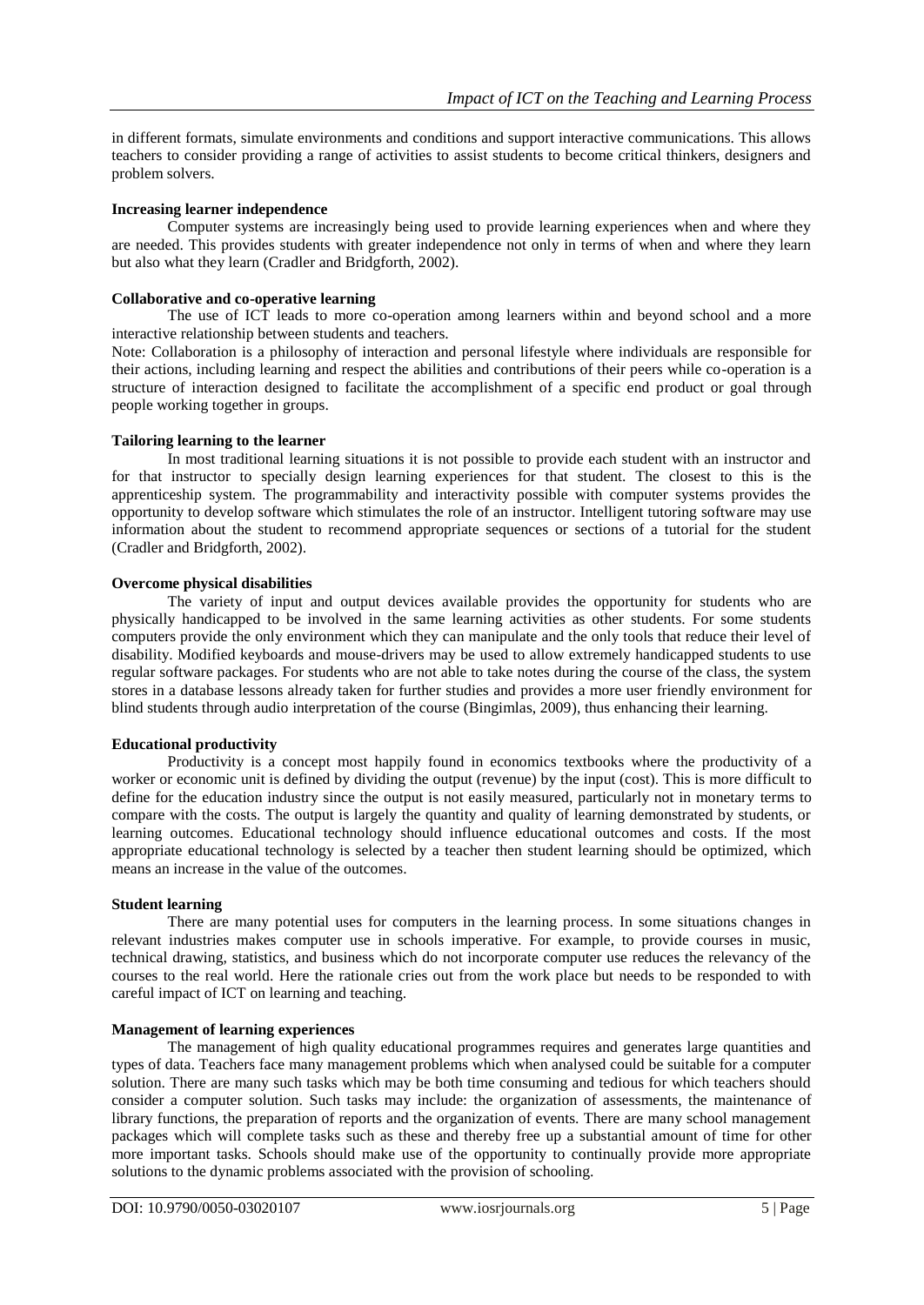# **VII. Impact On The Curriculum**

Information and Communication Technology (ICT), impacts on educational standards only when there is fertile background for making efficient use of it (Machin, 2006). Earlier it was argued that there is a two-way relationship between ICT and the curriculum where ICT may be used to assist in conveying the curriculum but at the same time may change the content of the curriculum. Further research has shown that the effectiveness in the use of ICT to support learning is a function of the curriculum content and the instructional strategy such that when appropriate content is addressed using appropriate strategies students and teachers will benefit (Cradler and Bridgforth, 2002; Sharma, 2015). The impact of ICT on curriculum content may be viewed in terms of:

- Declarative knowledge describes objects and events by specifying the properties which characterize them.
- Procedural knowledge focuses on the processes needed to obtain a result.

Most educators would perceive the impact of ICT on the curriculum to be positive. With the use of ICT students can use more primary source material and be encouraged to address real problems and develop analytical and interpretive skills. The classroom can be a part of the learning process in an open and continuing dialogue. While the impact will be evident on almost all disciplines of learning, the degree will vary substantially (Becta, 2006). According to Balanskat, Blamire and Kefala (2006), ICT is said to enable teachers to save time and to increase productivity in such activities as:

- Access to a variety of information sources, forms and types
- preparing and updating daily lessons;
- plans, making hard copy visualisations and handouts for classes, as well as individualised educational plans for slower students and students with disabilities or with special problems;
- presenting visual/oral content materials, tasks, and questions to the audience;
- maintaining grade books;
- compiling a data bank of exam questions;
- online inspection and correction of students" work on their computers; and
- keeping records, chronicles, and archives of all the above-mentioned events and proceedings with fast retrieval and easy access to any entry.

ICT can enhance teaching by enhancing what is already practiced or introducing news and better ways of learning and teaching (European Schoolnet, 2004). It has a positive effect on behaviour, motivation, communication and process skills of students and teachers.

#### **References**

- [1]. Amalnik, M. S., Moayyedi, M. K. and Mirzaei, M. (2015). Expert System Approach for CAD/CAM Integration & Optimization based on International Standard (STEP) and Computer based Concurrent Engineering. International Journal of Computers & Technology, Vol. 14, No. 5, 5695-5706.
- [2]. Balanskat A., Blamire, R. and Kefala, S. (2006). The ICT Impact Report: A review of studies of ICT impact on schools in Europe. European Schoolnet, extracted fro[m http://colccti.colfinder.org/sites/default/files/ict\\_impact\\_report\\_0.pdf](http://colccti.colfinder.org/sites/default/files/ict_impact_report_0.pdf)
- [3]. Becta (2006) "The Becta Review 2006: Evidence on the progress of ICT in education", UK: Becta. Accessed at: [http://becta.org.uk/corporate/publications/documents/The\\_Becta\\_Review\\_2006.pdf](http://becta.org.uk/corporate/publications/documents/The_Becta_Review_2006.pdf)
- [4]. Bhaurao, P. B. (2015). Role of ICT in Indian digital education system. Indian Streams Research Journal, 5(2), 1-5.
- [5]. Bingimlas, K. A. (2009). Barriers to the successful integration of ICT in teaching and learning environments: A review of literature. Eurasia Journal of Mathematics, Science and Technology Education, 5(3), 235-245.
- [6]. Committee on Developments in the Science of Learning (Ed.). (2000). *How People Learn: Brain, Mind, Experience, and School*. Washington, D.C.: National Academy Press
- [7]. Cradler, J. (2002). Finding research-based information about technology in teaching and learning. Learning and Leading with Technology, 29(7), 46-49.
- [8]. Cradler, J. and Bridgforth, E. (2002). Recent research on the effects of technology on teaching and learning. Retrieved 25th October, 2002, fro[m http://www.wested.org/techpolicy/research.html](http://www.wested.org/techpolicy/research.html)
- [9]. European Schoolnet (2004) "ERNIST ICT Schoolportraits" Publisher: European Schoolnet, Editor: The Netherlands inspectorate of Education. **Accessed** at: (including summary version) [http://insight.eun.org/ww/en/pub/insight/school\\_innovation/best\\_practice/ernist\\_school\\_por traits.cfm](http://insight.eun.org/ww/en/pub/insight/school_innovation/best_practice/ernist_school_por%20traits.cfm)
- [10]. Groessler, A. (1995). Importance of computer networks. Extracted on  $11<sup>th</sup>$  November, 2015 from pi4.informatik.unimannheim.de/pi4.data/content/courses/1996-ss/rn96/CN-Title/form/motivate.htm
- [11]. Lankshear, C., Snyder, I., & Green, B. (2000). Teachers and technoliteracy: Managing literacy, technology and learning in schools. Allen and Unwin.
- [12]. Larsen, K. and Vincent-Lancrin, S. (2005). The impact of ICT on tertiary education: Advances and promises**.** A paper presented at the Organisation for Economic Co-operation and Development (OECD) /NSF/U. Michigan Conference "Advancing Knowledge and the Knowledge Economy" 10-11 January 2005, Washington DC
- [13]. Machin, S. et al. (2006) "New technologies in schools: Is there a pay off?", Germany: Institute for the Study of Labour. Accessed at: [http://ftp.iza.org/dp2234.pdf#search=%22New%20technologies%20in%20schools%3A%20Is%20there%20a%20pay%20off%3F%](http://ftp.iza.org/dp2234.pdf#search=%22New%20technologies%20in%20schools%3A%20Is%20there%20a%20pay%20off%3F%20%22) [20%22](http://ftp.iza.org/dp2234.pdf#search=%22New%20technologies%20in%20schools%3A%20Is%20there%20a%20pay%20off%3F%20%22)
- [14]. McLoughlin, C. & Lee, M. J. W. (2007). Social software and participatory learning: Pedagogical choices with technology affordances in the Web 2.0 era. In ICT: Providing choices for learners and learning. Proceedings ascilite Singapore 2007. <http://www.ascilite.org.au/conferences/singapore07/procs/mcloughlin.pdf>
- [15]. Mevarech, Z. R. and Light, P. H. (1992). Peer-based interaction at the computer: Looking backward, looking forward. Learning and Instruction, 2(3), 275-280.